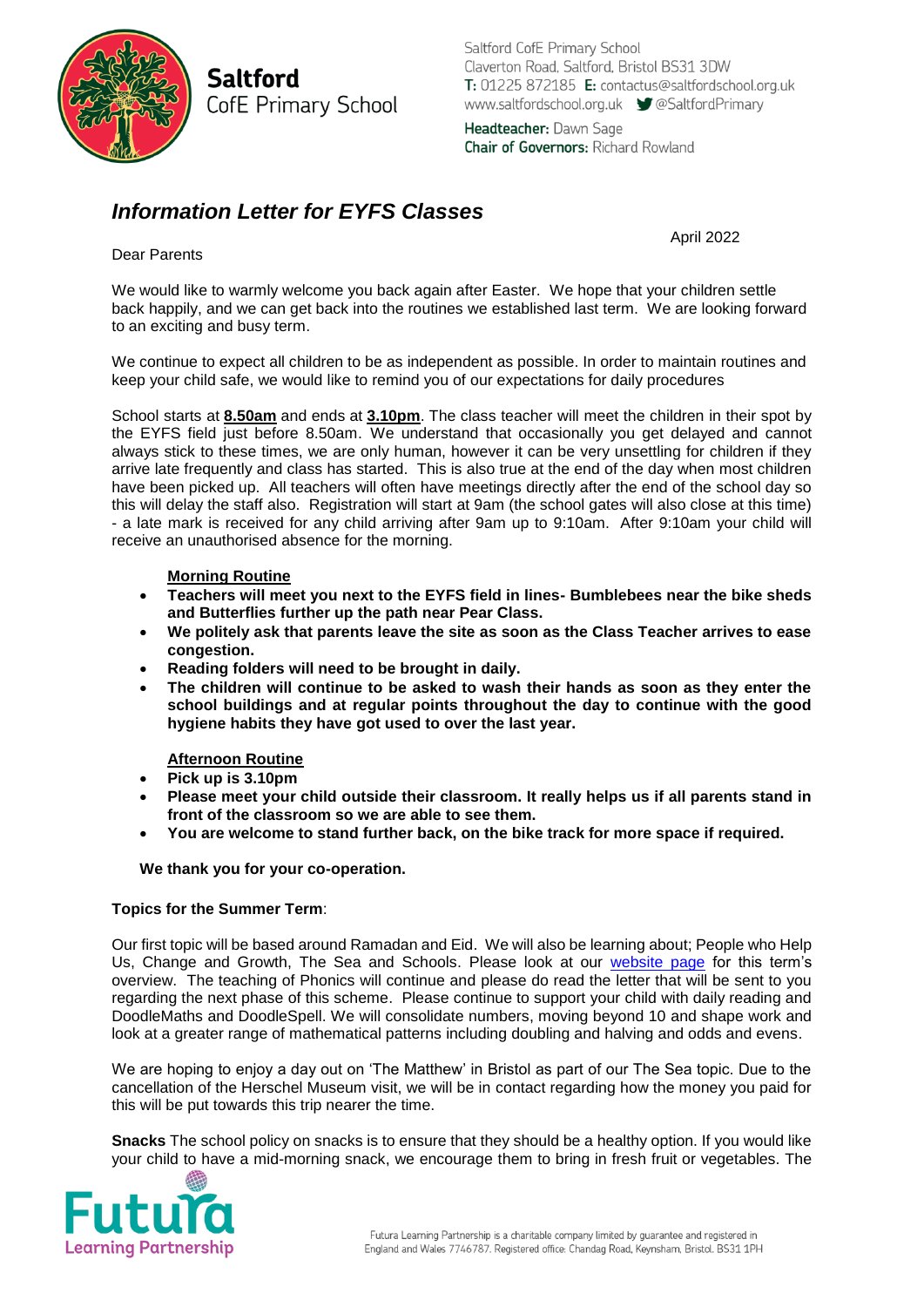best snack for break time, are foods that they can eat outside and they can eat with their fingers. Chopped up, fruit or raw veggies such as carrots or peppers are ideal. Breadsticks and wholemeal crackers are also great finger foods that can be spread with low-fat soft cheese. Please note: that the most recent guidance is that dried fruit is no longer recommended as a between-meal snack as its high in sugar and can be bad for teeth. Parents have asked about various shop purchased snacks, such as fruit winders and various breakfast bars etc. Most of these snacks are usually high in sugar. Water should be the only drink. Milk can be purchased through the [school milk service](http://www.saltfordschool.org.uk/assets/uploads/documents/office/General%20Parent%20Letter%20Milk%20Feb%202018.pdf) but is free until your child turns 5. **It is essential that your child has a named water bottle that is easy for them to refill during the day.** Thank you for your support

#### **Footwear**

During both break and lunchtime, the children will have the option of accessing both the main school field, the playground, the EYFS field and The Secret Garden. We aim to get the children out in all weathers all year round and therefore ask that your children come to school with a pair of wellington boots or other suitable outdoor shoes that they can change into for these times. We have shoe stands to allow these to remain in school all week but just ask that all boots and shoes are named.

**Nut, seed and lentil life-threatening allergy awareness:** We have several children with severe lifethreatening nut, lentil and sesame seed allergies and a reaction can be triggered by airborne contact. For safety reasons, we must insist that parents/guardians do not send children to school with peanut butter sandwiches, Nutella, cereal bars containing nuts etc. or indeed anything containing nuts, lentils or sesame seeds (i.e. on buns or snack bars.) This also applies our aim above to discourage confectionery for birthday celebrations – sweets and chocolates can contain traces of nuts and seeds. Thank you for your co-operation and understanding with this.

**Birthday celebrations**: We do not wish to spoil any child's birthday happiness but at the same time we do not want to add to the issues that we all know sugar causes for children. School council's presentation about the issues around sweets been sent in for birthdays can be found [here](https://www.saltfordschool.org.uk/assets/uploads/documents/children/Healthy%20eating.pdf) and their presentations linked to our sugar smart campaign can be found [here.](https://www.saltfordschool.org.uk/assets/uploads/images/children/Sugar%20Smart%20Assembly%201%20-%20Saltford%20School.pdf) We are introducing other ways of celebrating your child's special day in school without cakes and sweets. We think these are choices for you to make for yourselves at home. So please do not send sweets, cakes or other treats into school when it is your child's birthday. You may wish to consider an Amazon voucher so the class can buy a book or a game for wet play as an alternative.

**Toys:** Toys may be brought into school if requested as part of a class activity or display however we ask that they are not brought in at any other points. School will provide games and activities for Golden Time.

**Homework:** All children have reading folders. These should come to school every day. In them, you will find a book and a reading record/planner. Twenty quiet minutes is all you need each day. It's amazing how this will aid your child's progress. *Reading to your child is invaluable.* Please see our presentation about how you can support your child's reading at home [here.](https://www.saltfordschool.org.uk/assets/uploads/documents/curriculum/english/Reading%20at%20Saltford%20School.pdf) [DoodleMaths](https://www.doodlemaths.com/) and [Numbots](https://play.numbots.com/#/intro) are an excellent resource that school subscribe to on your behalf. Do utilize these programmes as regularly as you can. This term we will also update your child's spelling lists with words to practice at home.

#### **Physical Education**

PE lessons are completed through an indoor and an outdoor games session **PE Kit:**

Indoor kit should be red plain or [Saltford t shirts](https://www.saltfordschool.org.uk/the-office/) and black shorts.

Outdoor PE Kits should include long warm jogging trousers, a red T-Shirt, trainers and a fleece type jacket. Please find a link to purchase our new Saltford School red sports fleeces [here.](http://harvemschoolwear.co.uk/) Please keep these in school all week as sometimes we have to adjust our P.E. slots.

**Swimming:** Unfortunately the Swimming Pool is currently closed awaiting repair. We will keep you updated via the newsletter - but it is likely the pool will be closed for the rest of the academic year. We will be doing an additional PE session inside to ensure the children continue with regular physical activity.